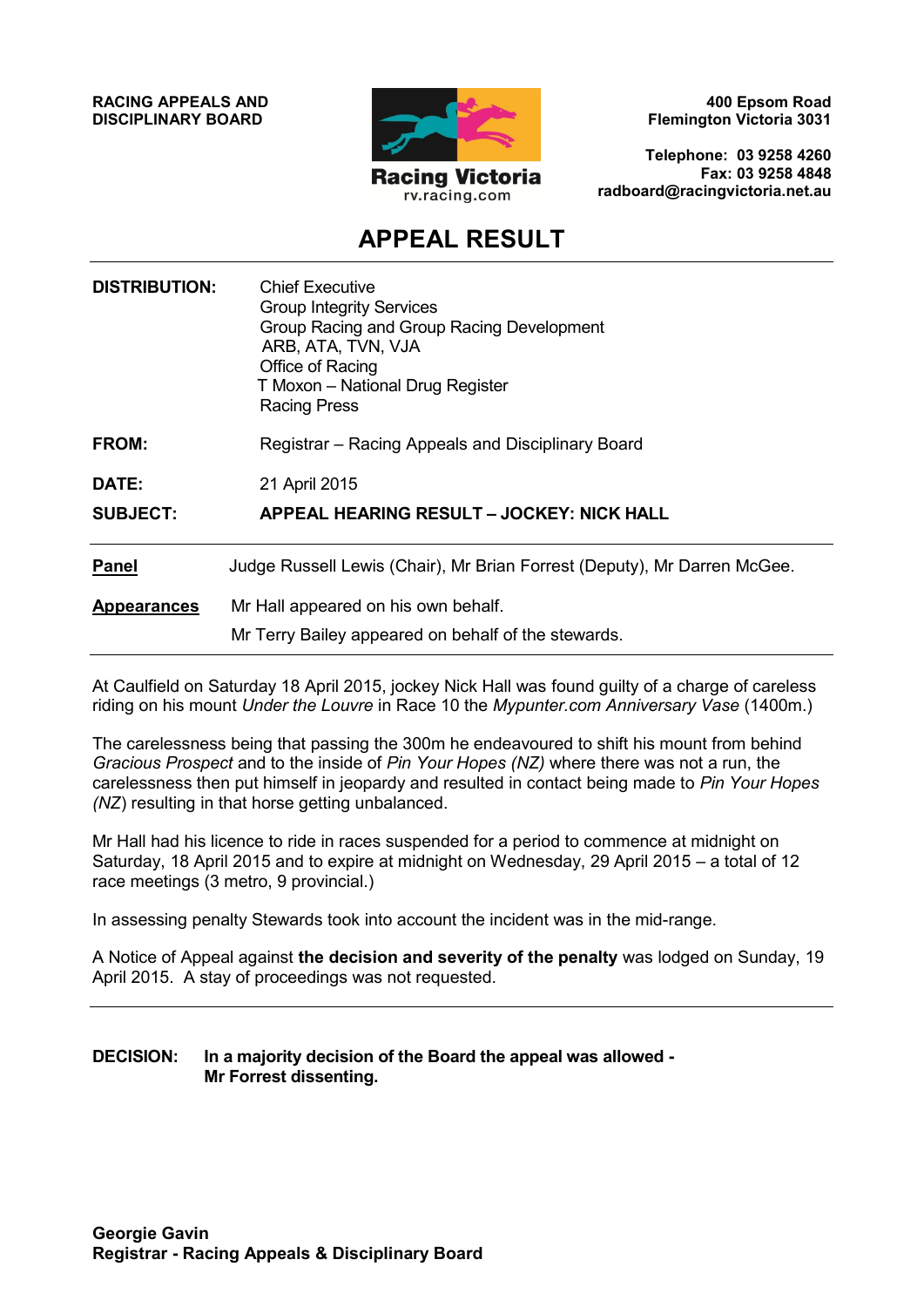# **TRANSCRIPT OF PROCEEDINGS**

#### **RACING APPEALS AND DISCIPLINARY BOARD**

 $\_$  , and the set of the set of the set of the set of the set of the set of the set of the set of the set of the set of the set of the set of the set of the set of the set of the set of the set of the set of the set of th

**HIS HONOUR JUDGE R.P.L. LEWIS, Chairman MR B. FORREST, Deputy Chairman MR D. McGEE**

#### **EXTRACT OF PROCEEDINGS**

#### **DECISION**

### **IN THE MATTER OF THE MYPUNTER.COM ANNIVERSARY VASE OVER 1400 METRES AT CAULFIELD ON 18/4/15**

**JOCKEY: NICHOLAS HALL**

#### **MELBOURNE**

#### **MONDAY, 20 APRIL 2015**

MR T. BAILEY appeared on behalf of the RVL Stewards

MR N. HALL appeared on his own behalf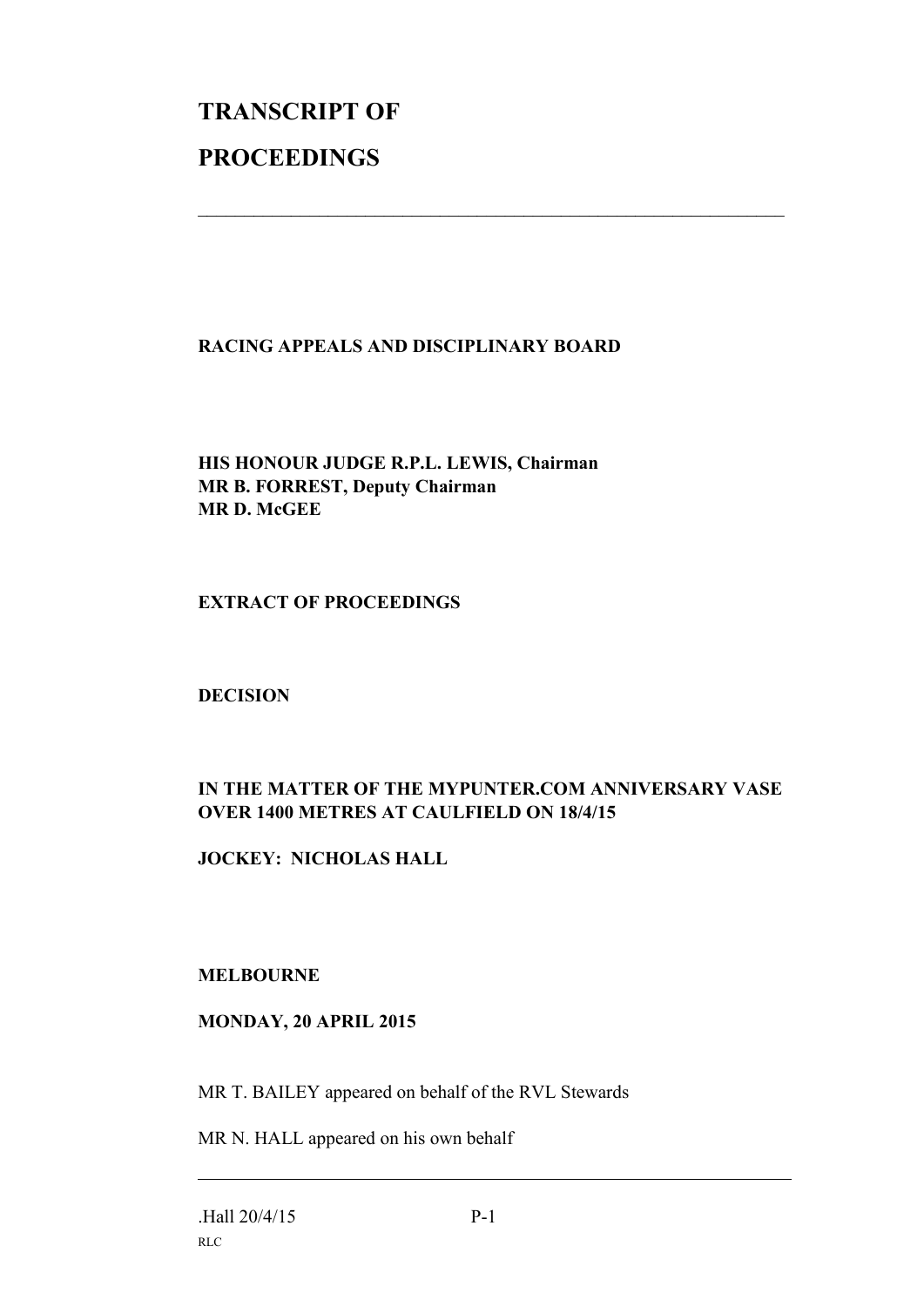CHAIRMAN: The central issue in this appeal is whether the Appellant put himself in jeopardy by taking a run between Walker and Schofield.

The Stewards' case is that there never was a run and that in riding his mount along and obtaining a run, the Appellant's mount was dangerously and unacceptably close to Walker's heels and he was therefore careless. The Stewards' case relied on their interpretation of the vision shown at the inquiry.

The head-on shot at 17.24.20.08 appears to show that there was no run for the Appellant. The shot being head-on does not adequately indicate how far the Appellant was behind Walker. The back shot appears to show that the Appellant was perilously close to Walker's heels. If that were the only evidence in this case, then clearly the Appellant was careless.

The Appellant's case is as follows: he makes the point, which the Stewards concede, that he is an experienced top-flight rider. He submits that at all times he knew what he was doing and was, in his opinion, never in danger of contacting Walker's heels, notwithstanding that Walker was shifting ground. The Appellant then referred to a side-on shot which lacked the clarity of earlier vision, but the still of that shot taken at 17.24.20.08, the same time as the head-on shot, appears to show that the Appellant's mount was three-quarters to one length behind Walker's mount. The side-on shot, which was not shown at the Stewards' inquiry, clearly does not support the Stewards' case.